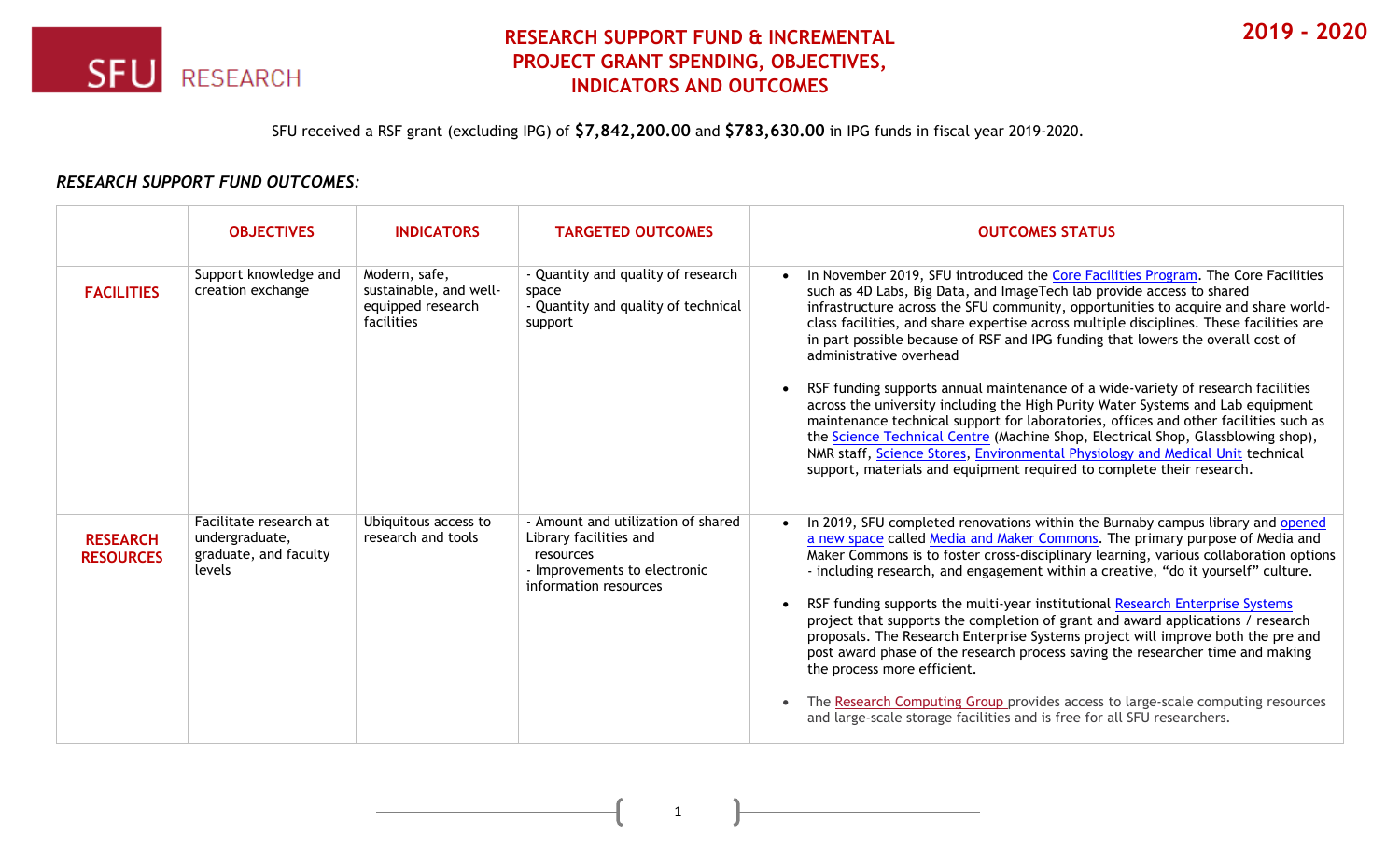|                                         |                                                                     |                                                                                           |                                                                                                                              | The Beedie School of Business uses RSF funding to support the purchase of data<br>sets. These data sets are used for research purposes by faculty and graduate<br>students for Security Analysis projects.<br>RSF funding provides ongoing support for updates and maintenance for the Research<br>$\bullet$<br>Funding and Awards Opportunities Database, which contains the details of over 450<br>research grant and faculty award opportunities. The database is continuously<br>updated and expanded by SFU's Research Services staff.<br>The SFU Library is a leader in digitization initiatives, which require specialized tools<br>for describing, discovering, accessing, analyzing and repurposing data sets. The RSF<br>helps to implement and operate these collections and services on an ongoing basis,<br>which are necessary to maintain SFU's momentum as a leading research institution<br>with a strong national and international reputation.                                                                                                                                                                                                                                                                                                                                                                                                                                                                                       |
|-----------------------------------------|---------------------------------------------------------------------|-------------------------------------------------------------------------------------------|------------------------------------------------------------------------------------------------------------------------------|---------------------------------------------------------------------------------------------------------------------------------------------------------------------------------------------------------------------------------------------------------------------------------------------------------------------------------------------------------------------------------------------------------------------------------------------------------------------------------------------------------------------------------------------------------------------------------------------------------------------------------------------------------------------------------------------------------------------------------------------------------------------------------------------------------------------------------------------------------------------------------------------------------------------------------------------------------------------------------------------------------------------------------------------------------------------------------------------------------------------------------------------------------------------------------------------------------------------------------------------------------------------------------------------------------------------------------------------------------------------------------------------------------------------------------------------------------|
| <b>MANAGEMENT &amp;</b><br><b>ADMIN</b> | Maintain the effective<br>operation of SFU's<br>research enterprise | <b>Efficient leadership</b><br>and support, including<br>accurate and timely<br>reporting | - Quantity of funded research<br>- Quality of research support and<br>promotion<br>- Effectiveness of information<br>systems | SFU's Research Intelligence team provides data analytic support and software<br>development for university research administration to improve workflow<br>efficiencies, create transparency, and support evidenced based decision making.<br>RSF funding supports improvements to SFU's Information Systems. In SFU's<br>faculties, funding has gone towards the hiring of personnel that have effectively<br>reduced SFU's Principle Investigators (PI's) time dealing with research<br>administration information system related issues (procurement, set up of equipment<br>and triaging technical queries) and allow PI's to concentrate on their research.<br>RSF supports salaries for SFU's grants facilitation staff that are a valuable resource<br>to support faculty members to produce successful grant applications. The grants<br>facilitator's role is vital to ensure that grant applications are compliant with grant<br>agency requirements.<br>RSF continues to support the Institutional Strategic Awards (ISA) office to better<br>streamline our support services for faculty on institutional and large, complex<br>projects.<br>RSF continues to provide support for SFU's Research Services team that assists SFU<br>$\bullet$<br>faculty members in obtaining and administering financial support for their research.<br>Read the Research News story about how the RSF maximizes the benefits of SFU's<br>Research Services. |

 $\begin{picture}(180,10) \put(0,0){\vector(1,0){100}} \put(15,0){\vector(1,0){100}} \put(15,0){\vector(1,0){100}} \put(15,0){\vector(1,0){100}} \put(15,0){\vector(1,0){100}} \put(15,0){\vector(1,0){100}} \put(15,0){\vector(1,0){100}} \put(15,0){\vector(1,0){100}} \put(15,0){\vector(1,0){100}} \put(15,0){\vector(1,0){100}} \put(15,0){\vector(1,0){100}}$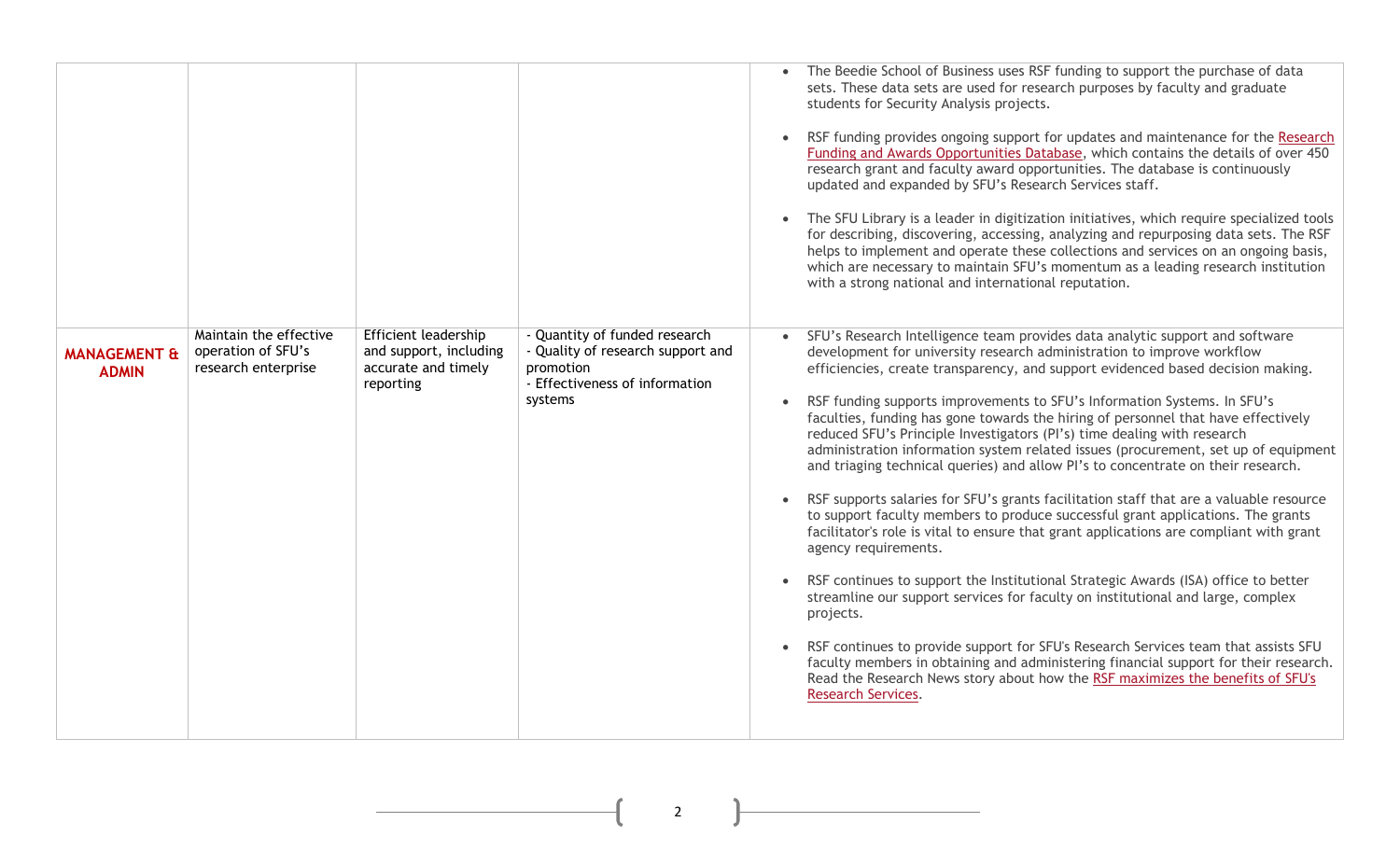| <b>REGULATORY</b><br><b>REQUIREMENTS</b>                                                | Maintain the highest<br>level of ethical and safe<br>conduct for research         | Compliance with<br>regulatory, financial,<br>and funding agency<br>requirements | - Compliance with CCAC, Tri-<br><b>Council Policy Statement</b><br>- Quantity and quality of<br>regulatory and technical support                                                                                                                 | RSF supports salaries for Environmental Health and Safety staff. The EHS staff<br>$\bullet$<br>provides research and service units training to minimize and mitigate safety, health<br>and environmental risks.<br>RSF continues to provide support of regulatory bodies, such as SFU's Research<br>$\bullet$<br>Ethics and technical support for Animal Care.<br>Without the RSF support, animal research at SFU would be compromised and in<br>many cases could not be performed. Without this support, the facilities and services<br>for the proper and humane treatment of animals in our care would not function<br>properly. Research Ethics educates researchers in the policies and process of<br>research ethics and ethics review and facilitates the review process conducted by<br>the SFU Research Ethics Board and its subcommittees.                                                                                                                                                                                             |
|-----------------------------------------------------------------------------------------|-----------------------------------------------------------------------------------|---------------------------------------------------------------------------------|--------------------------------------------------------------------------------------------------------------------------------------------------------------------------------------------------------------------------------------------------|--------------------------------------------------------------------------------------------------------------------------------------------------------------------------------------------------------------------------------------------------------------------------------------------------------------------------------------------------------------------------------------------------------------------------------------------------------------------------------------------------------------------------------------------------------------------------------------------------------------------------------------------------------------------------------------------------------------------------------------------------------------------------------------------------------------------------------------------------------------------------------------------------------------------------------------------------------------------------------------------------------------------------------------------------|
| <b>INTELLECTUAL</b><br><b>PROPERTY &amp;</b><br><b>KNOWLEDGE</b><br><b>MOBILIZATION</b> | Mobilize research for<br>social and economic<br>benefit                           | Intellectual property<br>and technology<br>transfer activity                    | - Quantity and quality of IT/tech<br>transfer activity                                                                                                                                                                                           | The RSF contributed towards a review of the Industry Engagement Office and<br>$\bullet$<br>transition, including legal fees, and patents to the newly named Technology<br>Licensing Office. This funding contributes to positions that help support faculty,<br>graduate students and university researchers in the strategic management of the<br>intellectual property they generate through their inventions.<br>RSF funding contributes to salaries for SFU incubation and accelerators such<br>$\bullet$<br>as VentureLabs and Coast Capital Savings Venture Connection.<br>RSF contributes to salaries to support SFU's Knowledge Mobilization university-wide<br>strategic initiative. This initiative provides sustained resources for researchers in<br>sharing research findings with wider communities in meaningful ways. RSF funding<br>contributes to membership in The Conversation Canada, a platform that enables<br>national dissemination of research expertise and opportunities for SFU researchers<br>to publish articles. |
| <b>OVERALL</b><br><b>IMPACTS</b>                                                        | Achieve national and<br>international leadership<br>in research and<br>innovation | Outcomes of SFU's<br>strategic research and<br>innovation initiatives           | - Attraction of outstanding faculty<br>and students<br>- Growth of research funding<br>- Number of research<br>collaborations<br>- Recognition of research and<br>innovation excellence<br>- Contributions to economic and<br>social development | Seven SFU faculty members were named Fellows to the Royal Society of Canada<br>(RSC), and one SFU faculty member was named to the College Members, Artists and<br>Scientists. See SFU News story.<br>In 2019, SFU researchers produced over 1400 peer-reviewed publications co-<br>authored with international collaborators.<br>SFU is one of the fastest growing universities in Canada and enjoys the fastest<br>$\bullet$<br>growing research income among research universities in Canada, having surpassed<br>\$100-million in 2013 and reached \$161-million in 2019.                                                                                                                                                                                                                                                                                                                                                                                                                                                                     |

 $\begin{array}{|c|c|c|c|}\n\hline\n\text{3} & \text{3} \\
\hline\n\end{array}$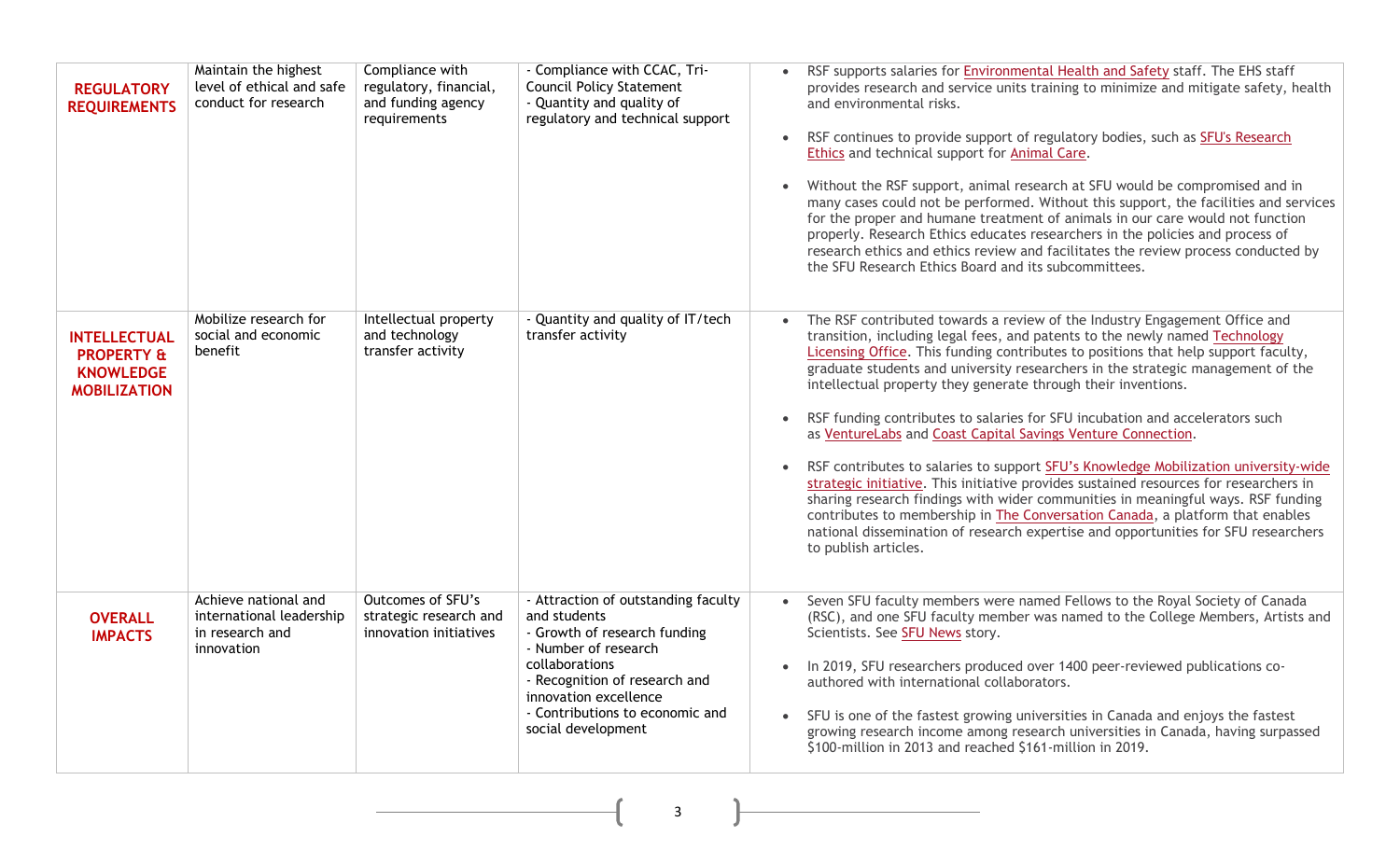| In April 2019, SFU celebrated its Surrey campus expansion with the opening of a<br>new \$126-million building in Surrey's City Centre. The federal and provincial<br>governments each provided \$45 million towards the new facility. The facility is also<br>home to SFU's new Sustainable Energy Engineering (SEE) program, which launched<br>in September 2019. The new facility and program will enable SFU to generate the<br>talent and research that B.C. and Canada requires to be leaders in the development<br>and application of clean technologies and sustainable energy solutions.                                                          |
|-----------------------------------------------------------------------------------------------------------------------------------------------------------------------------------------------------------------------------------------------------------------------------------------------------------------------------------------------------------------------------------------------------------------------------------------------------------------------------------------------------------------------------------------------------------------------------------------------------------------------------------------------------------|
| SFU has continued to gain recognition for its commitments to economic and social<br>innovation and its national strength in big data. In September 2019, SFU launched<br>the Data for Good Initiative to solve social and economic challenges in Canada by<br>harnessing big data's power and potential. The Initiative invites mission-driven<br>organizations, advocates and government to partner with SFU and work with the<br>university's big data experts to amplify the collective efforts to effect greater<br>social impact.                                                                                                                    |
| SFU VentureLabs® received \$3 million in funding from Western Economic<br>Diversification Canada (WD Canada) to establish a scale-up and soft-landing centre<br>at its Vancouver business accelerator. The funding was announced in September<br>2019 and will support SFU VentureLabs® in extending and engaging its<br>entrepreneurial community, including investors, executives-in-residence, and<br>industry partners, to deliver intensive scale-up programming for high-growth-<br>potential science- and technology-based SMEs.                                                                                                                   |
| In October 2019, the provincial government announced it will invest \$17 million<br>over the next five years to establish a new <b>Quantum Algorithms Institute</b> hosted at<br>Simon Fraser University's Surrey campus, serving as the core of the city's new<br>innovation corridor. This is a major advancement for SFU, already recognized as a<br>global leader in quantum computing-one of the most exciting frontiers in<br>technology. There is tremendous potential of benefits for quantum computing,<br>some already realized in such areas as finance, cryptography, drug development<br>and some waiting to be unlocked in the near future. |
| This February, The First Nations Health Authority (FNHA) and SFU signed a ground-<br>$\bullet$<br>breaking agreement that increases Indigenous self-determination for health<br>research. The first agreement of its kind between FNHA and an academic<br>institution, it gives FNHA research affiliate status with SFU. This innovative project<br>is the first in Canada to use community-based research to gather Indigenous<br>perspectives on health and harm reduction.                                                                                                                                                                             |

 $\begin{picture}(180,10) \put(0,0){\vector(1,0){100}} \put(15,0){\vector(1,0){100}} \put(15,0){\vector(1,0){100}} \put(15,0){\vector(1,0){100}} \put(15,0){\vector(1,0){100}} \put(15,0){\vector(1,0){100}} \put(15,0){\vector(1,0){100}} \put(15,0){\vector(1,0){100}} \put(15,0){\vector(1,0){100}} \put(15,0){\vector(1,0){100}} \put(15,0){\vector(1,0){100}}$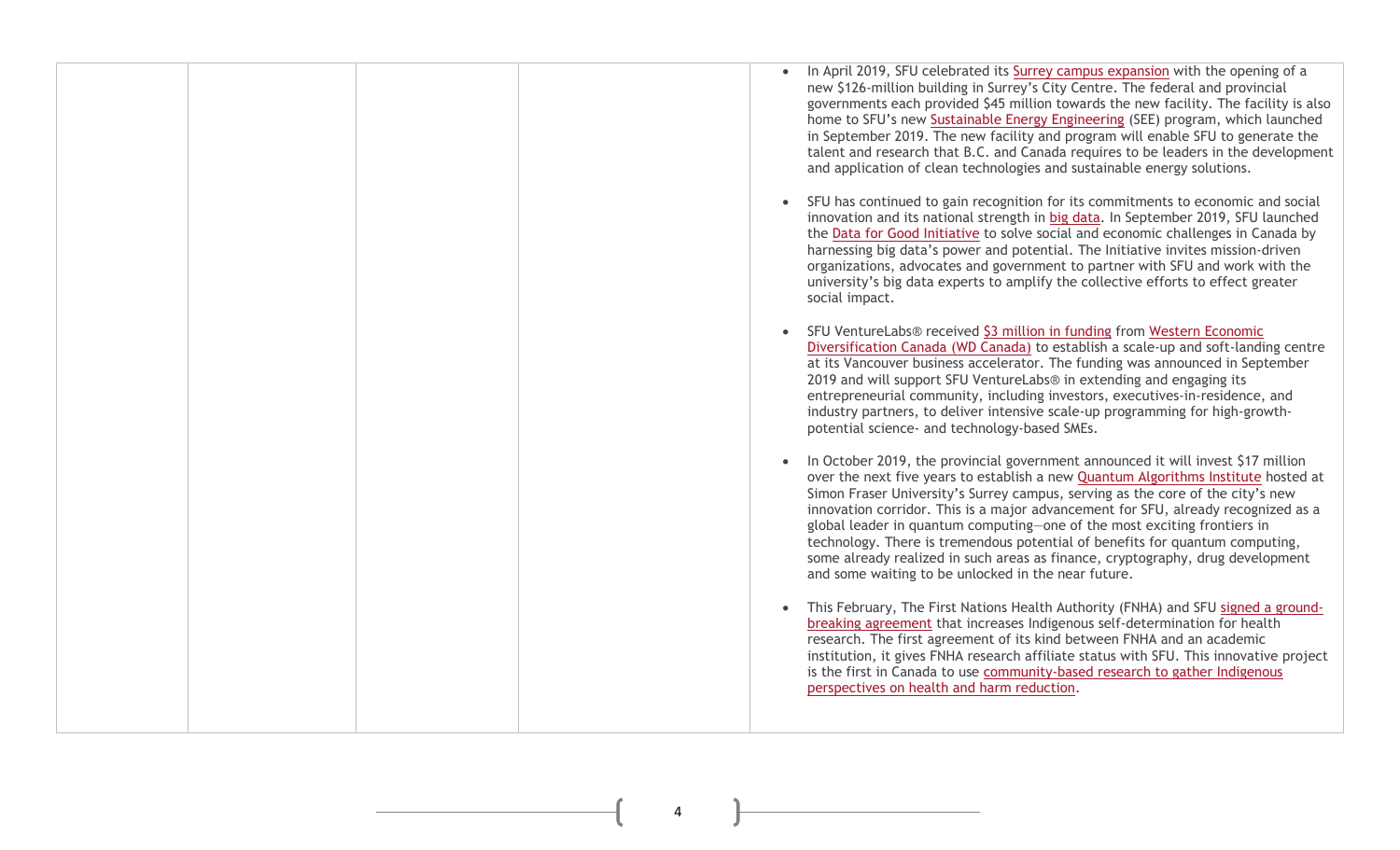## *INCREMENTAL PROJECT GRANT OUTCOMES:*

|                                           | <b>OBJECTIVES</b>                                                                             | <b>INDICATORS</b>                                                                                                                                                                                                                                                                                                  | <b>TARGETED OUTCOMES</b>                                                                                                                                                                                                                                                                                                                      | <b>OUTCOMES STATUS</b>                                                                                                                                                                                                                                                                                                                                                                                                                                                                                                                                                                                                                                                                                                                                                                                                                                                                                                                                                                                                                                                                                                                                                                                 |
|-------------------------------------------|-----------------------------------------------------------------------------------------------|--------------------------------------------------------------------------------------------------------------------------------------------------------------------------------------------------------------------------------------------------------------------------------------------------------------------|-----------------------------------------------------------------------------------------------------------------------------------------------------------------------------------------------------------------------------------------------------------------------------------------------------------------------------------------------|--------------------------------------------------------------------------------------------------------------------------------------------------------------------------------------------------------------------------------------------------------------------------------------------------------------------------------------------------------------------------------------------------------------------------------------------------------------------------------------------------------------------------------------------------------------------------------------------------------------------------------------------------------------------------------------------------------------------------------------------------------------------------------------------------------------------------------------------------------------------------------------------------------------------------------------------------------------------------------------------------------------------------------------------------------------------------------------------------------------------------------------------------------------------------------------------------------|
| <b>FACILITIES RENEWAL</b><br>(FACILITIES) | Increase usage of SFU's<br>ImageTech Lab Facility                                             | Indicator 1:<br>The number of patient<br>scans (by adult/children<br>population groups)<br>Indicator 2:<br>Number of research<br>projects using the facility<br>Indicator 3:<br>Number of researchers<br>that access the facility<br>Indicator 4:<br>Number of external<br>partnerships<br>Indicator 5:<br>Revenue | Increase the number of active<br>studies<br>- Increase the number of<br>researchers using the facility<br>Increase the facility revenue<br>- Move closer to self-<br>sustainability<br>Contribute to community<br>health outcomes and<br>technology development<br>Increase the number of<br>pediatric studies on both the<br>MEG and the MRI | Image Tech is a world-class imaging research facility and the first of its kind in<br>Western Canada, as it offers multiple services including a high-field magnetic<br>resonance imaging (MRI) uniquely co-located with high-density<br>magnetoencephalography (MEG), an emerging neuroscience tool. The Lab is also<br>one of SFU's first Core Facilities. IPG funds enabled the Lab to be launched (last<br>fiscal year), as well as contributed to its ability to continue and increase<br>operations. IPG has also enabled the lab to get closer to its goal of self-<br>sustainability. Specific outcomes for the 2019-2020 fiscal year include the<br>following:<br>The number of actively-scanning studies increased 50% between fiscal year-<br>end 2019 and 2020<br>The number of MRI and MEG scans tripled when compared with the prior<br>$\bullet$<br>year.<br>The lab's revenue tripled between fiscal year end 2019 and 2020.<br>$\bullet$<br>Pediatric studies were launched at ImageTech during the 2019-2020 fiscal<br>year, with one actively-scanning pediatric study utilizing both the MRI and<br>MEG.<br>One external partnership was under development during the fiscal year. |
| <b>FACILITIES RENEWAL</b><br>(FACILITIES) | Support the operations<br>and expansion of the<br>fast-growing services<br>offered by 4D Labs | Indicator 1:<br>Number of active users (by<br>group, e.g. by University<br>and industry)<br>Indicator 2:<br>Number of HQP accessing<br>the facilities                                                                                                                                                              | Expand services to exceed \$1<br>million in revenue<br>÷.<br>Engage a larger researcher<br>and HQP userbase                                                                                                                                                                                                                                   | Over the course of the year, 4D LABS reached several significant usage<br>milestones. For the first time since its inception, 4D LABS exceeded \$1 million in<br>annual invoice totals. It also topped 1,000 cumulative registered users and 700<br>trained HQP since the formation of the lab. Industrial usage was also strong. The<br>number of companies accessing the facilities and services throughout the course of<br>the year was one-third of the total number of companies that have worked with 4D<br>LABS over its lifespan, and 4D LABS had a significant impact on the success and<br>growth of these companies. Several would not exist without the facilities at 4D<br>LABS, resulting in a significant number of high quality technology jobs in the local<br>economy.                                                                                                                                                                                                                                                                                                                                                                                                              |

5